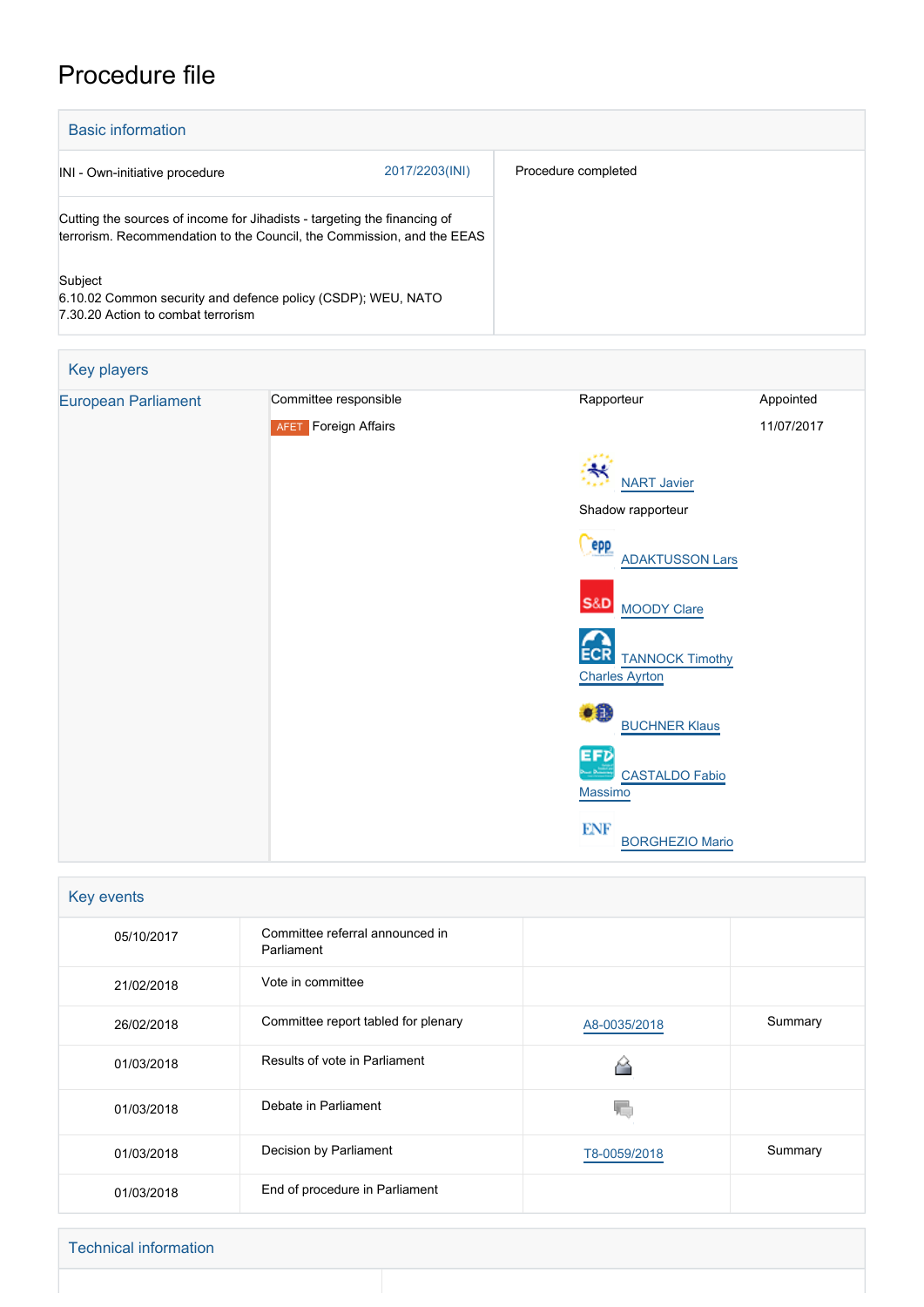| Procedure reference        | 2017/2203(INI)                 |
|----------------------------|--------------------------------|
| Procedure type             | INI - Own-initiative procedure |
| Legal basis                | Rules of Procedure EP 118      |
| Other legal basis          | Rules of Procedure FP 159      |
| Stage reached in procedure | Procedure completed            |
| Committee dossier          | AFET/8/11118                   |

## Documentation gateway

| Committee draft report                              | PE612.229    | 23/10/2017 | EP |         |  |
|-----------------------------------------------------|--------------|------------|----|---------|--|
| Amendments tabled in committee                      | PE615.223    | 06/12/2017 | EP |         |  |
| Committee report tabled for plenary, single reading | A8-0035/2018 | 26/02/2018 | EP | Summary |  |
| Text adopted by Parliament, single reading          | T8-0059/2018 | 01/03/2018 | EP | Summary |  |
| Commission response to text adopted in plenary      | SP(2018)292  | 23/07/2018 | EC |         |  |

## Cutting the sources of income for Jihadists - targeting the financing of terrorism. Recommendation to the Council, the Commission, and the EEAS

The Committee on Foreign Affairs adopted the report by Javier NART (ALDE, ES) on a European Parliament recommendation to the Council, the Commission and the Vice-President of the Commission/High Representative of the Union for Foreign Affairs and Security Policy on cutting the sources of income for jihadists - targeting the financing of terrorism.

Members considered that one of the key elements of the fight against terrorism is to cut off its sources of financing, including through the hidden circuits of fraud and tax evasion, money laundering and tax havens.

Illicit trade in goods, firearms, oil, drugs, cigarettes and cultural objects, among other items, as well as trafficking in human beings, slavery, child exploitation, racketeering and extortion, have become ways for terrorist groups to obtain funding.

Members pointed out that ISIS/Daesh and Al-Qaeda have become financially self-reliant. A number of international non-profit organisations, charities, other foundations, networks and private donors, which have or claim to have social or cultural goals, laid the foundation for the financial capacities of ISIS/Daesh, Al-Qaeda and other jihadist organisations and act as a cover for abusive practices.

The global nature of terrorism calls for a global response involving coordination among financial institutions, law enforcement and judicial bodies and the exchange of information on natural and legal persons and suspicious activities, while ensuring respect for fundamental rights concerning the protection of personal data.

Members called on the European Parliament to address the following recommendations to the Council, the Commission and the European External Action Service:

- develop preventive strategies based on the sharing of best practice and exchange of suspicious and relevant information among intelligence agencies through the setting up of a stable European counter-terrorism financial intelligence platform, within the framework of existing structures (e.g. EUROPOL) so as to avoid the creation of another agency, with an in-depth focus on the proactive exchange of information on the financial support for terrorist networks;
- step up the monitoring of suspicious organisations engaged in these kind of activities, such as illicit trade, smuggling, counterfeiting and fraudulent practices via the formulation of joint investigation teams with Europol;
- observe the rules on police cooperation and judicial cooperation, particularly in the context of criminal proceedings;
- take the necessary legislative measures to guarantee that banks monitor pre-paid debit cards closely so as to ensure that they can only be reloaded via bank transfers and personally identifiable accounts;
- propose and implement measures for the close monitoring of financial flows and tax havens;
- draw up a list of individuals and entities operating under opaque regimes and with high rates of suspicious financial transactions, where there is evidence that relevant authorities have failed to act;
- step up the application of selective sanctions and other restrictive measures against all individuals and entities that in any way make available economic resources to ISIS/Daesh, Al-Qaeda or other jihadist groups;
- establish a monitoring and clearing system to ensure that places of worship and education, institutions, centres, charities, cultural associations and similar entities, where there is reasonable suspicion of having ties to terrorist groups, provide details on whom they receive funds from and how the funds they receive are distributed, both within and outside the EU;
- make it mandatory for agents carrying out the transactions to declare to the relevant authorities every significant transaction made using traditional informal money transfer systems;
- propose the legislation required to better monitor all electronic financial transactions and e-money issuing companies, including intermediaries, in order to prevent funds from being converted for users who are not fully identified. Exchanging encrypted money for actual money and vice versa must, as a compulsory requirement, be done using an identifiable bank account;
- increase their monitoring regarding regulating and controlling trafficking in gold, precious stones and precious metals;
- introduce a traceability certificate for artworks and antiques entering the EU market;
- enhance cooperation with countries in which the proceeds of drug trafficking, human trafficking or traffic in goods are held and with